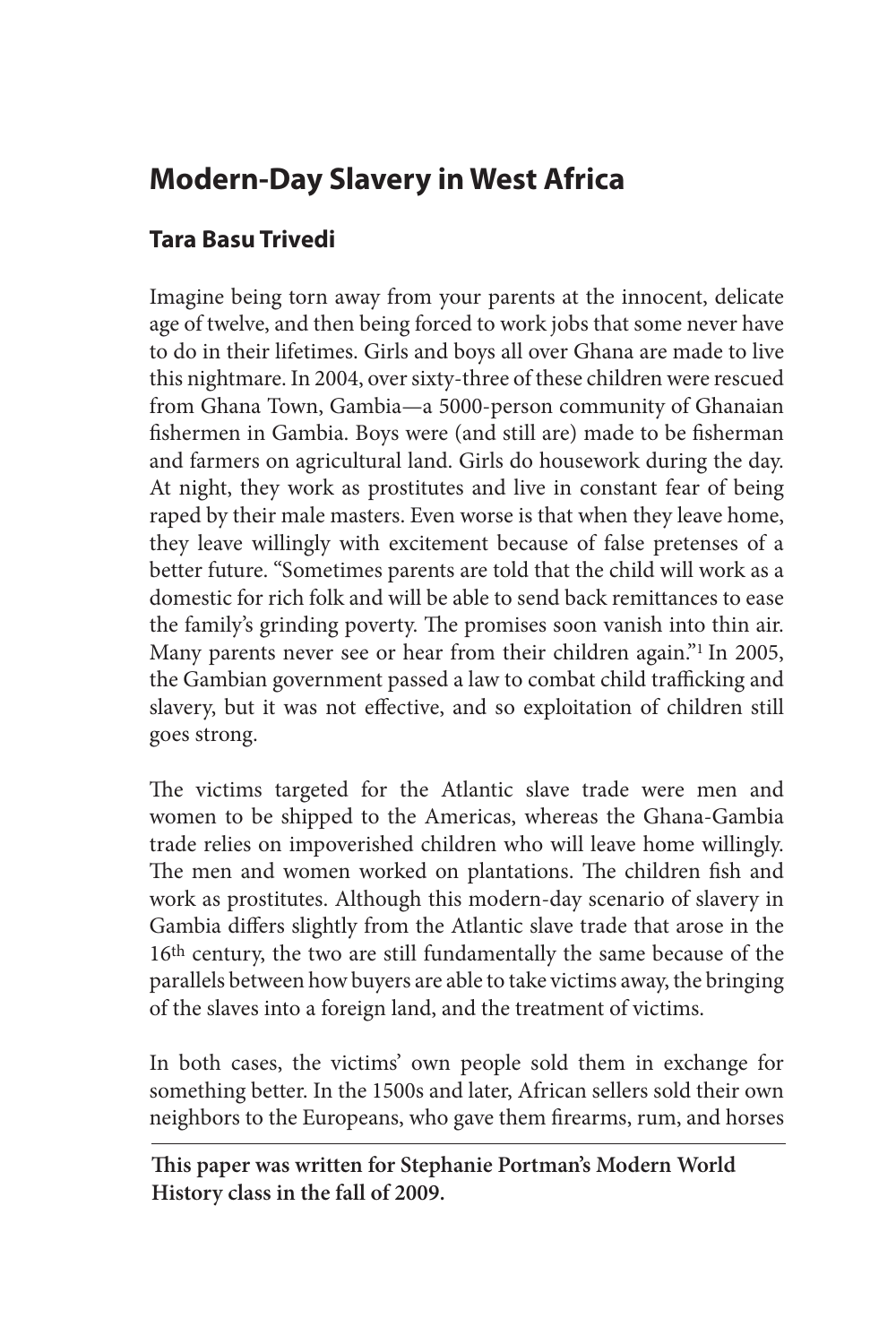in return. In Ghana, the uncles and aunts told the parents of victims that the kids were going to have a better life, education, and income with a host family overseas. That way, the children could send money back home. The children are left in possession of their relatives, who then meet the slave traders and sell their nieces or nephews for money. In an impoverished country like Ghana, it is not unusual for relatives to exchange their own blood for a profit.

Next, the slaves are transported into a foreign land to disorient and intimidate them. Atlantic slave traders brought the captives to the African coast and from there shipped them to the Americas. The small Ghanaian children are brought into Gambia. The advantage of a foreign land is that the victims do not speak the native language—making it hard for them to get help to escape; and even if they do, they are smuggled illegally with no documentation. The children do not speak either English or native Gambian languages, and if they run away and are caught by police, they will not have proof of working as a sex slave. The master's power only grows more oppressive.

The treatment of slaves was atrocious then, and is still horrendous now. Enslaved Africans from the 1600s on were abused, dehumanized, squeezed into tiny spaces and had no rights. In the 21st century, more than twelve girls were found living in one room; the children cannot go to school; they are exploited; they only eat once a day; they are forced to do jobs beyond their strength; and the children are subjected to physical and mental abuse by their employers. The greedy motivations of money and desire are the same, and people will be people, so when the masters want something out of their slaves, they torture it out of them. Even after 400 years, the treatment of slaves has not changed.

Although today's society separates itself from slavery, slavery (with its same essence in the same form) *does* exist and *is* thriving in many parts of the world, including West Africa. The Atlantic slave trade might have been formally eradicated in all countries (except Saudi Arabia and Angola) by the late 1800s, but it left a lasting impact on the world, which will affect communities for generations to come.  $\bullet$